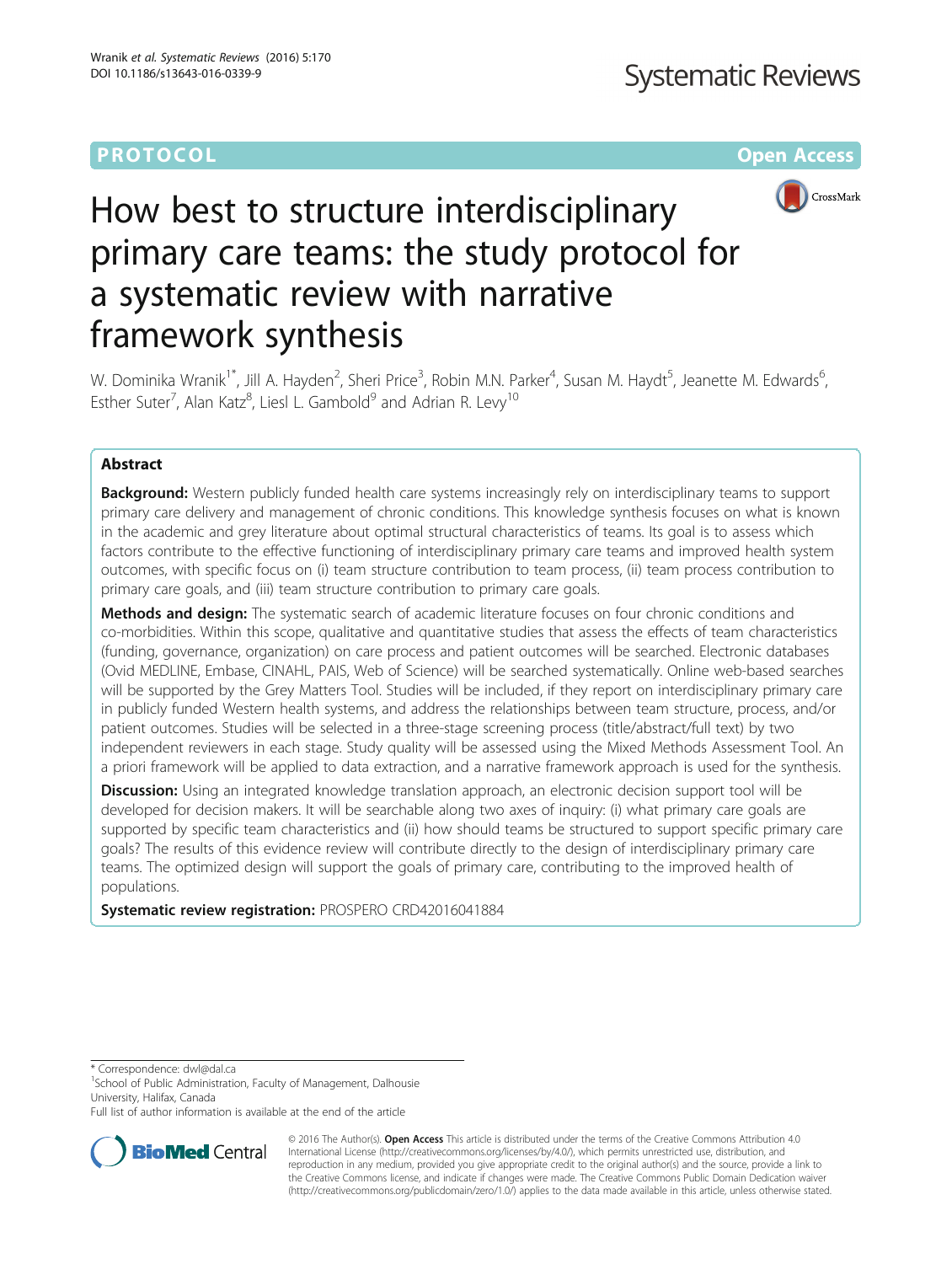#### Background

Mature health systems are placing increased emphasis on interdisciplinary teams to deliver primary care [[1, 2](#page-5-0)]. Interdisciplinary primary care (IDPC) teams consist of healthcare providers from different disciplines working together toward common goals [[2\]](#page-5-0). This approach is perceived as appropriate to address health needs of populations through the creation of comprehensive care options, increased continuity, and coordination of care [\[3](#page-5-0)–[7](#page-5-0)].

The policy maker perspective is captured in Hutchison et al. [\[8](#page-5-0)]. Provinces in Canada have been implementing IDPC teams and "this is an opportune time for within and cross-jurisdictional comparisons" and to "understand the complicating effects of physician remuneration and the variety of organizational forms" (p. 281). Now more than ever do we need a synthesis of the evidence, both to guide future implementations and to improve existing teams [\[8\]](#page-5-0).

In addition to decision makers, providers crave evidence. Providers may be reluctant to organize into new teams without evidentiary support [\[9](#page-5-0)]. For example, physicians in Ontario have been seeking evidence regarding the lessons learned and best practices of Ontario's Family Health Teams [\[10\]](#page-5-0). The Knowledge User Advisory Group associated with this project has identified the question of how best to structure and support IDPC teams as being of utmost importance. This is consistent with findings from a Research Roundtable that was held in October 2014 as a part of a qualitative study of the funding and remuneration structures of IDPC teams in Canada [[11\]](#page-5-0).

The ongoing request for more evidence makes this synthesis of such evidence across Canada and similar health systems timely. Previous evidence syntheses about IDPC teams have looked at specific clinical treatments [[12](#page-5-0)–[14](#page-5-0)] or isolated particular variables with respect to team functioning [\[15](#page-5-0)–[17\]](#page-6-0). These reviews have been driven by the quantitative method, which tend to ignore the complexity of context. Their results are of limited usefulness to decision makers. Our study will improve upon existing literature via its comprehensive focus and rigorous inclusion and evaluation of qualitative alongside quantitative evidence [\[18\]](#page-6-0). Our results will explicate what is known about the implications of varied choices in varied contexts.

This knowledge synthesis will deliver a decision support tool to knowledge users, some of whom are members of the Knowledge User Advisory Group working with this research team. The question of how best to structure IDPC teams has been at the forefront of their policy agenda. They have committed to using this tool in policy and planning discussions. The tool will support evidence-based policy development and implementation strategies in

the organization of primary care. Well-organized teams improve primary care delivery [[8,](#page-5-0) [19\]](#page-6-0), and an improved primary care system is shown to positively contribute to improved population health [\[20](#page-6-0)].

This knowledge synthesis builds on three prior projects: (i) a preliminary scoping of relevant literature [\[21](#page-6-0)], (ii) a qualitative study of IDPC teams in Canada [\[22](#page-6-0)], and (iii) a systematic review with narrative synthesis focused on the impact of funding and remuneration on team process. The focused review allowed us to pilot the search and selection approach. The qualitative study and scoping review allowed us to identify relevant team characteristics, categorize them (financial, governance, management), identify measures of team process, and identify relevant health system outcomes [\[3](#page-5-0)–[7](#page-5-0), [23](#page-6-0)–[34](#page-6-0)].

#### **Objectives**

The goal of this evidence synthesis is to review the relevant published literature to identify factors that contribute to the effective functioning of IDPC teams and improved health system outcomes. Specific objectives are as follows:

- 1. To assess the extent to which team structure contributes to team processes
- 2. To assess the extent to which team processes contribute to primary care goals
- 3. To assess the extent to which team structure contributes to primary care goals

We will undertake a synthesis of the research evidence to help answer decision makers' question: "Given my goal and context, how best to structure IDPC teams?"

Based on a scoping review and a qualitative study of IDPC teams in Canada (under review), we define the following indicators to measure the relevant factors:

Team structure: We categorize factors related to team structure into financial structure (funding method for team, remuneration method for providers), governance structure (lines of accountability, type of governance), and management structure (team composition, management of patient acuity, management of team, location, patient rostering, and list size).

Team processes: This includes factors related to the functioning of teams, including the Team Climate Inventory [\[24](#page-6-0), [35\]](#page-6-0) and the Team Effectiveness Tool [[25\]](#page-6-0).

Primary care goals: These are relevant health system outcomes including patient health or process outcomes specific to selected chronic conditions (described below) and primary care delivery process indicators including access, comprehensiveness, and continuity, or broader measures, such as the primary care assessment tool [[36\]](#page-6-0).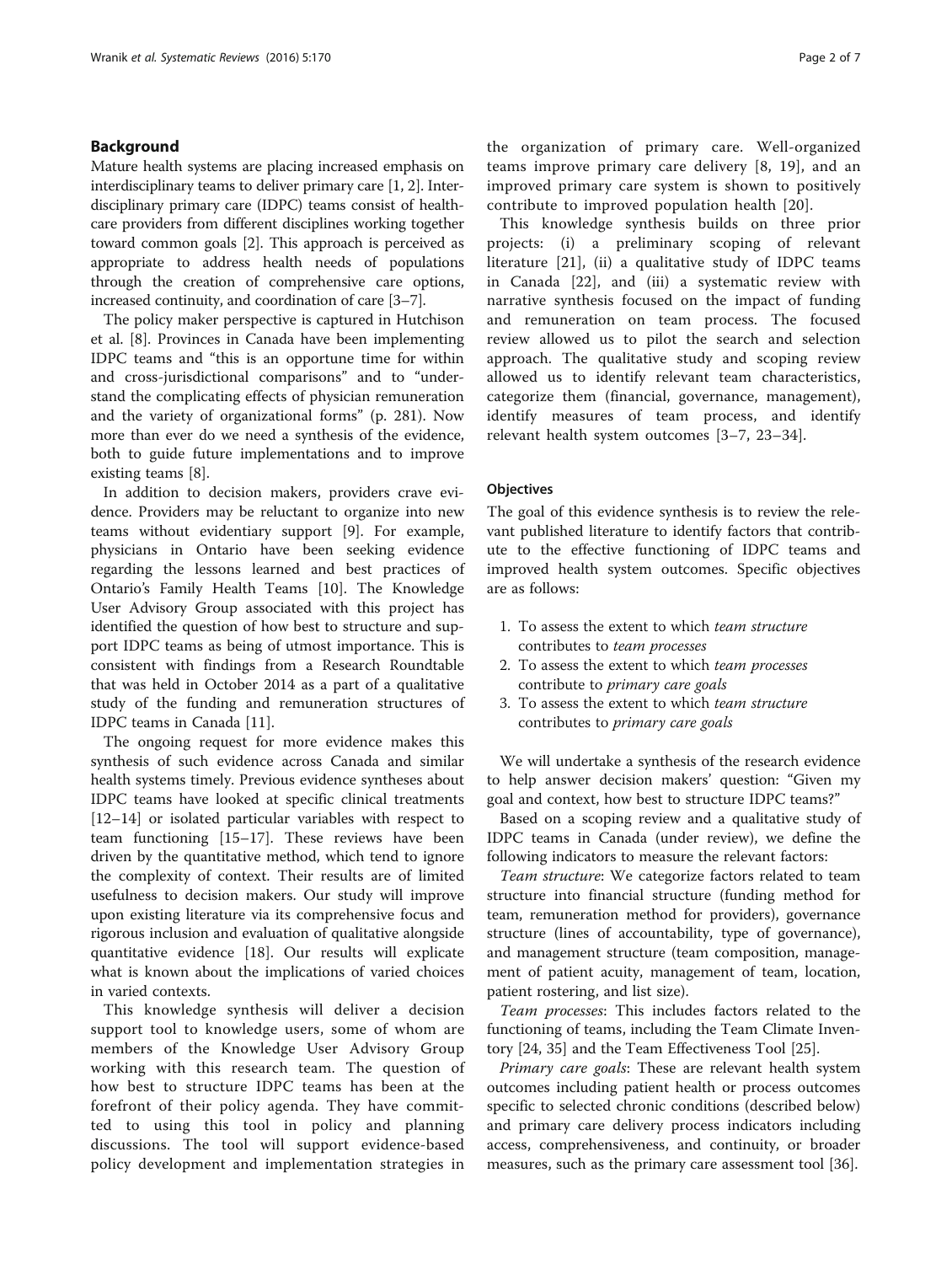#### Methods

#### Systematic literature search

Following the PRISMA reporting guidelines [\[37](#page-6-0)] and the Cochrane Handbook [\[38](#page-6-0)] in a context that is not strictly clinical [[39\]](#page-6-0), this review will follow six key steps: (1) defining the review question, (2) identifying studies, (3) selecting studies, (4) critical appraisal of studies, (5) collecting data, and (6) synthesizing and interpreting results. We also add (7) knowledge translation. A PRISMA-P checklist is included in the Additional file [1.](#page-5-0)

#### Defining the review questions

Our research question, refined with input from the Knowledge User Advisory Group, is Which factors (team structure; team process) positively contribute to the functioning of interdisciplinary primary care teams and support primary care goals?

#### Identifying studies for review

We will search for and synthesize two types of evidence:

- Peer-reviewed academic literature as found through a systematic search, including reference searches
- Grey literature, including non-peer-reviewed studies and online reports found through a structured online web search

#### Systematic search of academic literature

- 1. A comprehensive electronic search will be conducted with the help of a library scientist (RP) using indexed and free text words, with no date limitations, in the following databases: Ovid MEDLINE, Embase, CINAHL, and PAIS. Our search strategy will include the following key terms (and synonyms): primary care, interdisciplinary teams, interprofessional practice, organization, structure, composition, team size, providers, patient list size, physician leadership, fee-for-service, colocation, team process, team climate inventory, and team effectiveness. Consult Additional file [2](#page-5-0) for the comprehensive search strategy in MEDLINE.
- 2. The primary search of academic databases is focused on four specific conditions: diabetes, asthma, ischemic heart disease, and hypertension, as well as general chronic disease management.
- 3. Reference searches of relevant reviews will be conducted, including [[12](#page-5-0)–[17](#page-6-0)] and other reviews found through the focused electronic search.
- 4. Citation searches of specific seminal/older studies [\[23](#page-6-0), [33,](#page-6-0) [40](#page-6-0)].

Structured search of non-academic documents The grey literature search will be guided by the Grey Matters search tool produced by the Canadian Agency for Drugs and Technologies in Health (CADTH). The tool provides a list of websites as related to specific subject areas and a system for tracking the searches. We modify the list of websites, because the Grey Matters is focused on clinical interventions rather than health services research. Additional file [3](#page-5-0) includes the full list of websites to be searched. All searches will be tracked using the Grey Matters system. Key terms will be adapted from the academic literature search.

#### Selecting studies for inclusion

Studies will be selected for inclusion using a three-phase process of title screening, title/abstract screening, and full text screening/review. Inclusion is generous in terms of methodology. Our scoping review revealed that most studies are qualitative, and many of the quantitative studies have a non-experimental research design. We will include studies assessed as having strong and weak evidence (ranked using the Mixed Methods Assessment Tool, MMAT, described below). The purpose of the review is to support decision-making, which includes a clear identification of those parts of policy discussions for which evidence is weak, in addition to the identification of strong evidence.

Inclusion and exclusion criteria Inclusion criteria were developed on the basis of a scoping review, a qualitative study, and consultations with the Knowledge User Advisory Group and the research team. To be included, studies must report data on interdisciplinary primary care in publicly funded systems in Western health systems. They must address the relationships between team structure and team process, or between team structure and health system outcomes, or between team process and health system outcome. Studies focused on four key areas of primary care will be included: asthma, diabetes, hypertension, and ischemic heart disease. Only primary studies will be included. Opinions, editorials, and other studies with no primary data will be excluded. Our focus is on studies in the English language. French language articles discussing Western health systems will be assessed, as we have working knowledge of the French language.

Title screening Two researchers will independently review the titles of all articles with the purpose of discarding obviously irrelevant titles (i.e., those not related to primary care teams). In case of any ambiguity, including disagreement between reviewers, the study will advance to the next screening level.

Title/Abstract screening Two researchers will independently review the titles/abstracts advanced from the previous stage. Abstracts for which there is disagreement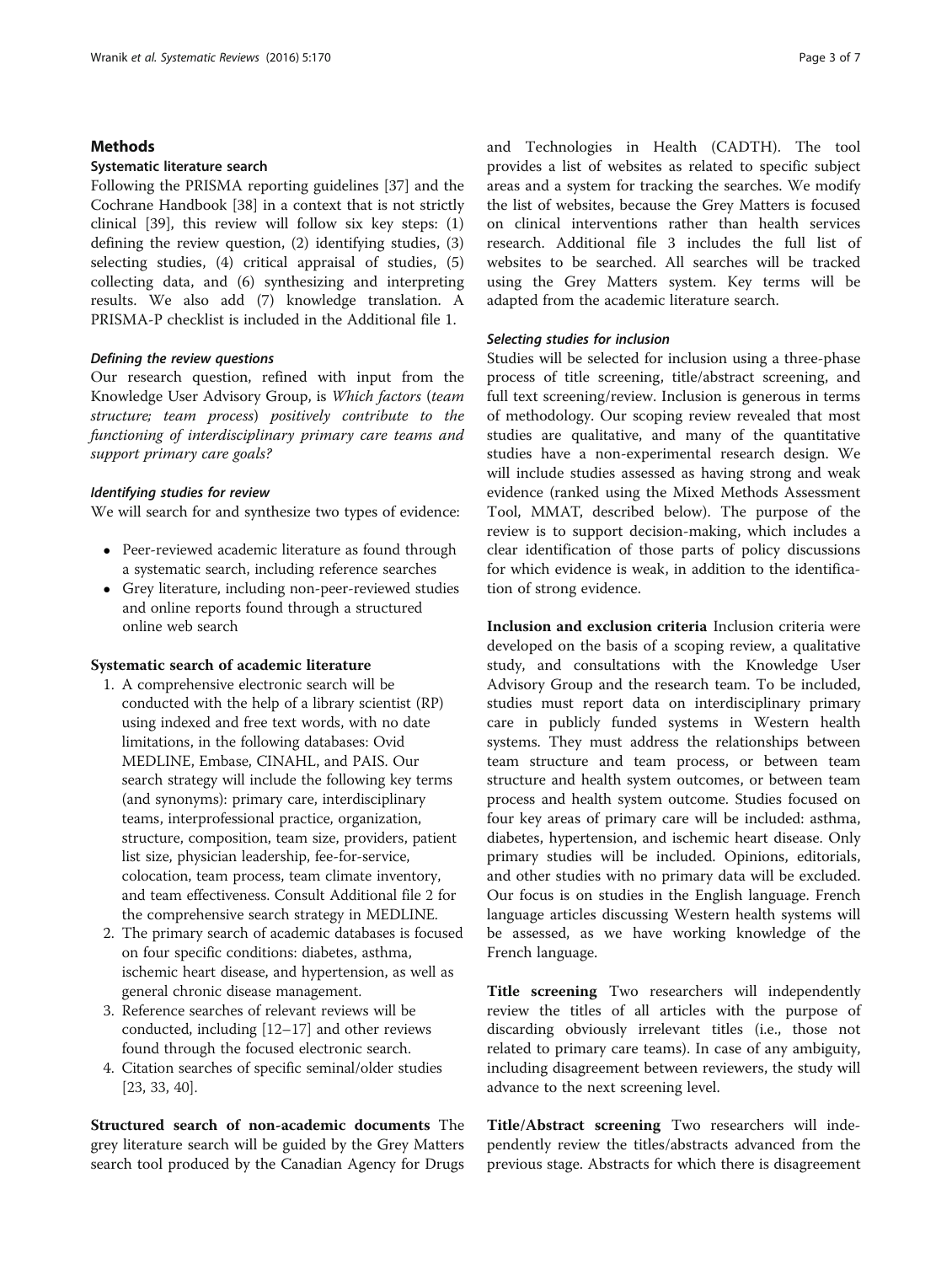between the two initial reviewers will be reviewed by a third researcher (the principal investigator) with discussion to reach consensus. Studies will advance, if they appear potentially relevant but the abstract is not sufficiently detailed (e.g., how is the structure of the team captured).

Full article screening/review Two researchers will independently review full text articles to assess all inclusion criteria. Discrepancies will be discussed. Remaining discrepancies will be reviewed by a third researcher (the principal investigator) with the pivotal vote. The final step in the study selection is also the first step of the qualitative analysis.

#### Data extraction and analysis of studies

Based on the preliminary scoping of the literature, we expect to find primarily qualitative studies and a smaller number of quantitative studies. This calls for a mixed studies review [[41](#page-6-0)]. We will take an integrated approach, where quantitative studies are qualified, then all studies are subjected to qualitative synthesis [\[18](#page-6-0), [40, 41\]](#page-6-0), also referred to as a convergent design [[41\]](#page-6-0). This is appropriate given the diverse nature of the quantitative studies (variety of contexts, team characteristics, outcome measures) [\[42\]](#page-6-0).

Data extraction facilitates the analysis (decomposition into parts) of included studies. Given that the purpose of our synthesis is to provide evidence for decision support [[43\]](#page-6-0), analysis will be conducted using a framework approach, which offers a structured approach to organizing and analyzing large volumes of information resulting from qualitative research [\[44, 45](#page-6-0)]. The approach facilitates the handling of large volumes of information from qualitative research by using an a priori framework informed by background research and research team discussions. The framework is also used to develop the decision-support tool (Additional file [4:](#page-5-0) Table S1).

We will extract information on the characteristics of included studies, such as care setting (e.g., region, rural or urban, general or focused care), patient population (general or specialized), research question, study design, type of data, analysis, results, and conclusions [\[46](#page-6-0)]. We will extract information about the structural characteristic described (policies and procedures, team composition, provider remuneration, team funding, team governance) and the care process or outcome to which it is linked (team process, health services process, diabetes care, hypertension care, asthma care, ischemic heart disease care, or other chronic disease management outcomes). In line with the integrated approach to mixed studies reviews, we will qualify quantitative studies [\[42](#page-6-0), [43](#page-6-0), [47](#page-6-0), [48\]](#page-6-0). This is one type of what is also referred to as Bayesian conversion and specifically means

that all quantitative data are thematically synthesized and codified according to the strength of the effect [\[18](#page-6-0)]. Data will be extracted by two researchers independently, and discrepancies will be resolved as described under "full title screening."

Our analytical framework is presented in tabular format (Additional file [4](#page-5-0): Table S1). It is also the structure of the online decision aid tool. The framework will be populated by the description of existing evidence, the quality rating of the evidence (see below), and the absence of evidence. For example, the shaded cell in the table will contain information about what is known about the relationships between team size and comprehensiveness of care. The framework will be modified to accommodate emergent categories, as needed.

#### Critical appraisal of studies

All studies will be critically assessed for quality using the Mixed Methods Appraisal Tool which allows to rate each qualitative and quantitative study along a four-point scale [[49](#page-6-0), [50\]](#page-6-0) by two independent reviewers. In case of disagreement between reviewers, consensus will be reached via discussion and consultation with a third reviewer. The reviewers will not be blinded to authors, institution, or journal of publication due to feasibility [[38](#page-6-0)].

The Mixed Methods Appraisal Tool (MMAT) is specifically designed for the appraisal stage of complex systematic literature reviews that include qualitative, quantitative, and mixed methods studies (mixed studies reviews). The MMAT was designed based on the examination of existing reviews, and the literature speaking to criteria for planning, designing, and reporting mixed methods research. [\[50, 51\]](#page-6-0)

The MMAT permits to concomitantly appraise, describe, and score the methodological quality for three methodological domains: mixed, qualitative, and quantitative (subdivided into randomized controlled, nonrandomized, and descriptive). For each relevant study selected, the methodological quality can then be described using the corresponding criteria. For each study, an overall quality score is calculated along a fourpoint scale (\* one criterion met to \*\*\*\* all criteria met). Mixed methods studies are ranked by their weakest component.

In the case of poor reporting, study authors will be contacted for additional information, and/or corresponding publications will be consulted. This is considered standard practice when reviewing qualitative studies. [\[50](#page-6-0), [52](#page-6-0)]

#### Synthesis and interpretation of results

Our review will include a narrative synthesis [\[53](#page-6-0), [54](#page-6-0)]. All evidence (strong and weak) will be synthesized into the framework using ecological triangulation as the narrative approach [[44](#page-6-0), [55](#page-6-0)].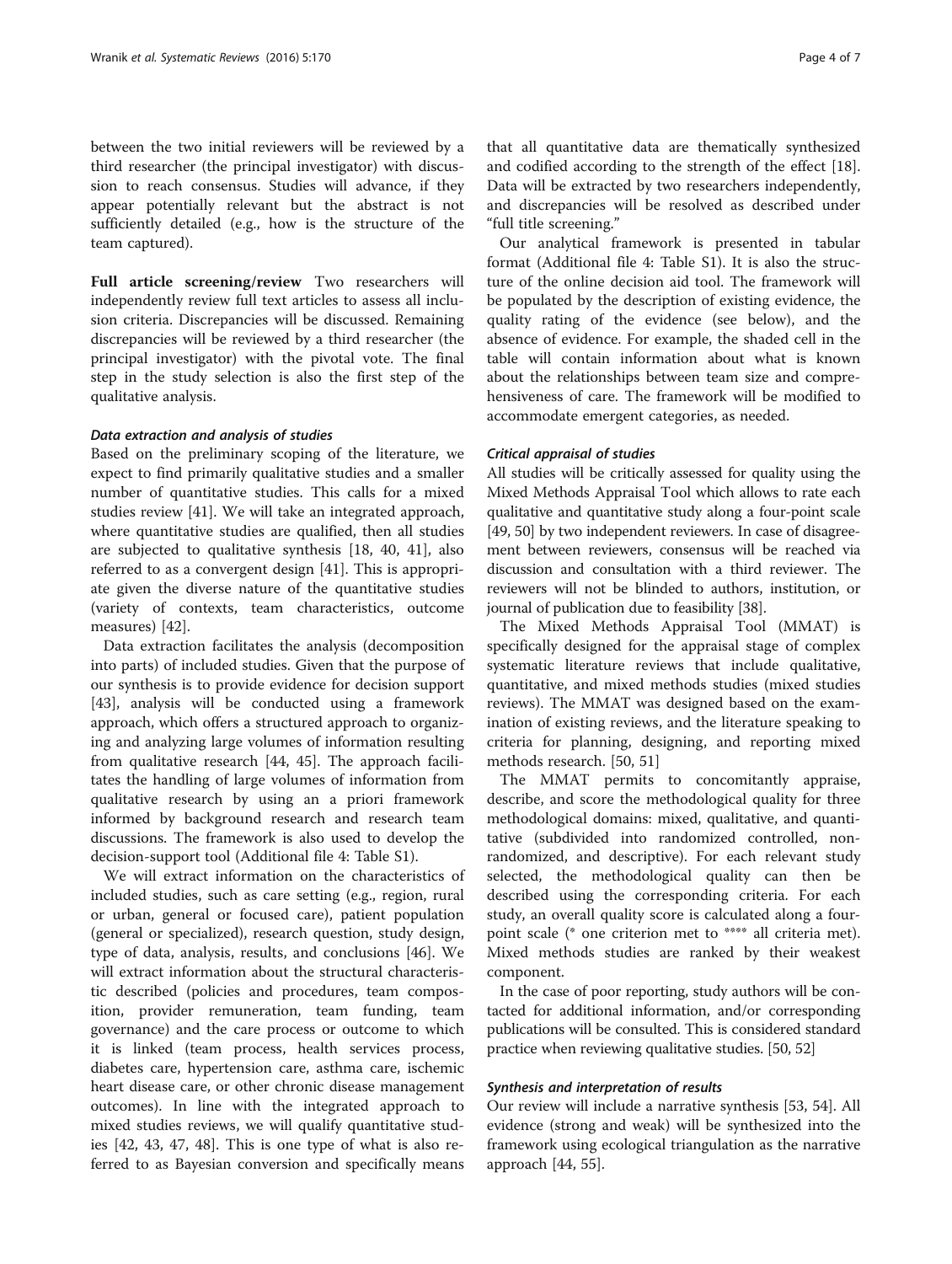Ecological triangulation allows identifying the interconnected relationships between the elements of the framework beyond the two-dimensional [\[44](#page-6-0), [55\]](#page-6-0). The approach will highlight mutually interdependent relationships between team structure, team process, health outcomes, and environments. This approach also allows incorporating a discussion of the type of evidence (qualitative or quantitative) and the possible discrepancies in conclusions. Our Knowledge User Advisory Group has identified the resultant types of statements as most useful. An ecological statement might take the form: "In this rural area, where the majority of the population has chronic care needs, a salaried team led by a nurse practitioner best supports access to comprehensive care."

The analytical framework described under "data extraction and analysis" will be relied upon in the creation of the decision support tool (Additional file [4](#page-5-0): Table S1). The tool will report on the content of the evidence, and in addition, rate the evidential support of associations between particular team structure characteristics, and team processes or health system outcomes. The evidence rating is as follows:

Strong evidence of effect—more than one study with a MMAT rating of \*\*\*\*

Moderate evidence of effect—one or more studies with a MMAT rating of \*\*\*

Limited evidence of effect—one of more studies with a MMAT rating of \*\* or less

Conflicting evidence—inconsistent finding across

studies, with MMAT ratings of \*\*\* or more

No evidence—no studies, or conflicting findings with MMAT ratings of \*\*or less

The ecological triangulation approach also allows for the discussion of the quality of the evidence on the basis of which specific conclusions drawn. For example, the above statement can be supplemented with "There is strong evidence to support this claim as per MMAT rating, and the majority of supporting studies are qualitative."

#### Knowledge translation

Our project team takes an integrated knowledge translation approach. Our Knowledge User Advisory Group has been and will be involved directly in the development of the research objectives, the selection of inclusion/exclusion criteria, the discussion of the a priori framework for analysis, and the building of the reference guide and report. The Group has been consulted on the development and refinement of inclusion and exclusion criteria. The integrated knowledge translation approach allows for ongoing formative evaluation of the project, where knowledge users have the opportunity to monitor the process and ensure the usability of the resultant outcomes.

In addition to standard academic dissemination channels, the following outputs are proposed for dissemination to the knowledge user audiences.

- 1. An electronic decision support tool for decision makers at the policy and managerial levels based on the framework analysis. The tool will be a web-based database that serves as a quick reference guide (see Additional file [4](#page-5-0): Table S1 for draft template).
- 2. A report for policy decision makers that identifies contextualized evidence behind optimal team design and the extent to which the evidence can be trusted, based on ecological triangulation.
- 3. A webinar for policy makers and managers to demonstrate the content and the use of the electronic reference guide.
- 4. A summary of the report on our website: [http://](http://www.primaryhealthcareteams.ca/) [www.primaryhealthcareteams.ca/](http://www.primaryhealthcareteams.ca/)

The decision support tool will be hosted on Dalhousie University servers, and the report along with a link to the database will be posted on our website ([www.primar](http://www.primaryhealthcareteams.ca/)[yhealthcareteams.ca\)](http://www.primaryhealthcareteams.ca/). The knowledge users on our team will distribute the link to their networks. We will offer a webinar to demonstrate the use of the reference guide.

#### **Discussion**

#### Potential challenges and solutions

We anticipate and respond to three challenges in the proposed review. First is the challenge related to the reporting of qualitative research. Due to conventional space constraints imposed by journals, coupled with the lack of standardized reporting requirements, published qualitative studies are often not reported with sufficient breath and detail [\[56](#page-6-0)]. This limits our ability to judge the study's quality. We will respond to this challenge by contacting study authors where necessary, to retrieve more complete reports on methods used in the qualitative studies.

Second, our proposed study is atypically broad. The breadth is dictated by the needs identified by the Knowledge User Advisory Group. We respond to this challenge by proposing a structured and well-matched process for retrieval, analysis, and synthesis developed specifically to address the diverse nature of research in this area.

Third, the explication of the search process for online non-academic studies presents a challenge. The online environment is less controlled than the academic library database system. We respond to this by creating an audit trail using the customized Grey Matters Tool and creating a tracking system for any digressions.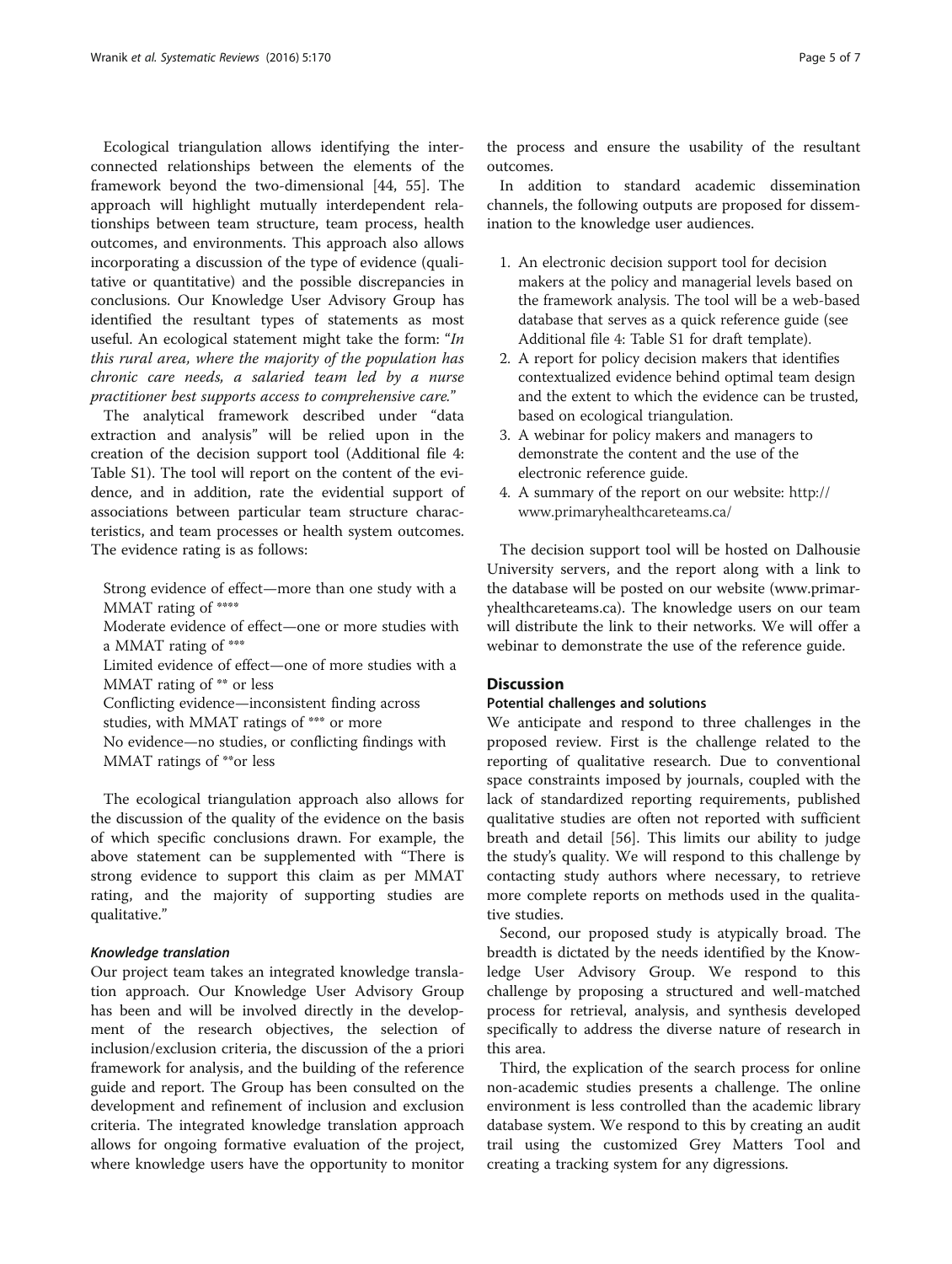#### <span id="page-5-0"></span>Potential contribution

The resultant synthesis will be packaged into a webbased decision support tool. The integrated knowledge translation approach in the development of the decision tool will ensure its usability from the point of view of decision makers. We anticipate that the decision tool will be used in public payer health policy discussions focused on the design of policy-controlled elements of IDPC teams.

#### Additional files

[Additional file 1:](dx.doi.org/10.1186/s13643-016-0339-9) PRISMA-P (Preferred Reporting Items for Systematic review and Meta-Analysis Protocols) 2015 checklist: recommended items to address in a systematic review protocol\*. (DOC 84 kb)

[Additional file 2:](dx.doi.org/10.1186/s13643-016-0339-9) Comprehensive Medline Strategy. (DOC 75 kb)

[Additional file 3:](dx.doi.org/10.1186/s13643-016-0339-9) Structured search of non-academic literature. (DOC 69 kb)

[Additional file 4: Table S1.](dx.doi.org/10.1186/s13643-016-0339-9) Draft template for a decision support tool. (DOC 48 kb)

#### Abbreviations

CADTH: Canadian Agency for Drugs and Technologies in Health; IDPC: Interdisciplinary primary care; MMAT: Mixed Methods Appraisal Tool

#### Acknowledgements

We wish to acknowledge the contributions of Maryna Korchagina, formerly Executive Director with Alberta Health, and Ian Bower, formerly Executive Director with the Nova Scotia Department of Health and Wellness. They had participated as knowledge user partners at the onset of the development of this protocol but have since changed positions.

#### Funding

The study is funded by the Canadian Institutes for Health Research. The funder had no role in the design of the study protocol. The external reviewers' comments facilitated by the funder during the funding competition process were incorporated into the protocol as appropriate.

#### Availability of data and material

This is a study protocol. All literature cited in the protocol is available through the Dalhousie University libraries system and cited in the bibliography.

#### Authors' contributions

DW leads the study and was responsible for the development of all components of the protocol. JH is the systematic review expert and primary care researcher. She contributed to the development of the methodology. SP is a researcher and health practitioner with experience in systematic reviews and matters of interdisciplinary practice. She contributed to the development of the methodology. RP is a librarian scientist. She has developed the initial library database searches as reported in the protocol. SH is a qualitative researcher with focus on interdisciplinary primary care teams. She contributed to the development of the background section. JE is a knowledge user co-author. She contributed to the refinement of the study question and expected deliverables. ES is a knowledge user co-author. She contributed to the refinement of the study question and expected deliverables. AK is an academic research leader and a primary care physician. He contributed to defining the concepts of primary care, interdisciplinarity, primary care goals, and processes for purposes of this study protocol. LG is a qualitative researcher with expertise in text-based analysis and synthesis. She contributed to the development of the analysis/synthesis sections. AL provided general direction and guidance in consultations. All authors read and approved the final manuscript.

#### Competing interests

No authors have competing interests in this study protocol. The resultant study will be useful in the conduct of the professional responsibilities of the knowledge user authors (JE, ES).

#### Consent for publication

Not applicable.

#### Ethics approval and consent to participate

Not applicable.

#### Author details

<sup>1</sup>School of Public Administration, Faculty of Management, Dalhousie University, Halifax, Canada. <sup>2</sup>Department of Community Health and Epidemiology, Faculty of Medicine, Dalhousie University, Halifax, Canada. <sup>3</sup> Faculty of Nursing, Dalhousie University, Halifax, Canada. <sup>4</sup>Kellog Library Dalhousie University, Halifax, Canada. <sup>5</sup> Faculty of Management, Dalhousie University, Halifax, Canada. <sup>6</sup>Primary Health Care and Chronic Disease, Winnipeg Regional Health Authority, Winnipeg, Canada. <sup>7</sup>Workforce Research and Evaluation, Alberta Health Services, Calgary, Canada. <sup>8</sup>Department of Community Health Sciences, Faculty of Health Sciences, University of Manitoba, Winnipeg, Canada. <sup>9</sup>Department of Sociology and Social Anthropology, Faculty of Arts and Social Sciences, Dalhousie University, Halifax, Canada. <sup>10</sup>Department of Community Health and Epidemiology, Faculty of Medicine, Dalhousie University, Halifax, Canada.

# Received: 11 July 2016 Accepted: 13 September 2016<br>Published online: 04 October 2016

#### References

- 1. World Health Organization. 2008. Primary health care: now more than ever. World Health Report 2008. [http://www.who.int/whr/2008/whr08\\_en.pdf](http://www.who.int/whr/2008/whr08_en.pdf)
- 2. Virani T. 2012. Interprofessional Collaborative Teams. Canadian Health Services Research Foundation. [http://www.cfhi-fcass.ca/Libraries/](http://www.cfhi-fcass.ca/Libraries/Commissioned_Research_Reports/Virani-Interprofessional-EN.sflb.ashx) [Commissioned\\_Research\\_Reports/Virani-Interprofessional-EN.sflb.ashx](http://www.cfhi-fcass.ca/Libraries/Commissioned_Research_Reports/Virani-Interprofessional-EN.sflb.ashx)
- 3. Khan S, McIntosh C, Sanmartin C, Watson D, Leeb K. Primary health care teams and their impact on processes and outcomes of care. Statistics Canada; 2008. [http://publications.gc.ca/collections/collection\\_2008/statcan/](http://publications.gc.ca/collections/collection_2008/statcan/82-622-X/82-622-XIE2008002.pdf) [82-622-X/82-622-XIE2008002.pdf.](http://publications.gc.ca/collections/collection_2008/statcan/82-622-X/82-622-XIE2008002.pdf)
- 4. Lowe F, O'hara S. Multi-disciplinary team working in practice: managing the transition. J Interprof Care. 2000;14(3):269–79.
- 5. Pearson A, Porritt KA, Doran D, Vincent L, Craig D, Tucker D, Long L, Henstidge V. A comprehensive systematic review of evidence on the structure, process and characteristics and composition of nursing teams that foster a healthy work environment. Int J Evid Based Healthcare. 2006;4:118–59.
- 6. Rodriguez HP, Rogers WH, Marshall RE, Safran DG. Multidisciplinary primary care teams: effects on the quality of the clinician-patient interactions and organizational features of care. Med Care. 2007;45(1):19–27.
- 7. Schuetz B, Mann E, Everett W. Educating health professionals collaboratively for team-based primary care. Health Aff (Millwood). 2010;29(8):1476–80.
- 8. Hutchison B, Levesque J, Strumpf E, Coyle N. Primary health care in Canada: systems in motion. Milbank Q. 2011;89(2):256–88.
- 9. Maldoon L, Rowan MS, Geneau R, Hogg W, Coulson D. Models of primary care service delivery in Ontario: why such diversity? Healthc Manage Forum. 2006;19(4):18-23.
- 10. Ragaz N, Berk A, Ford D, Morgan M. Strategies for family health team leadership: lessons learned by successful teams. Healthc Q. 2010;13(3):39–43.
- 11. Interdisciplinary Primary Health Care Teams. [http://primaryhealthcareteams.](http://primaryhealthcareteams.ca/) [ca/](http://primaryhealthcareteams.ca/). Accessed on My 12, 2016
- 12. Bowman BT, Kleiner A, Bolton WK. Comanagement of diabetic kidney disease by the primary care provider and nephrologist. Med Clin North Am. 2013;97(1):157–73.
- 13. Carter BL, Bosworth HB, Green BB. The hypertension team: the role of the pharmacist, nurse, and teamwork in hypertension therapy. J Clin Hypertens. 2012;14(1):51–65.
- 14. Faulk JS. Diabetes control and education in transplant care improves outcomes. Nephrol News Issues. 2006;20(10):36. 39-41.
- 15. Fogarty CT, Schultz S. Teachers: team huddles: the role of the primary care educator. Clin Teach. 2010;7(3):157–60.